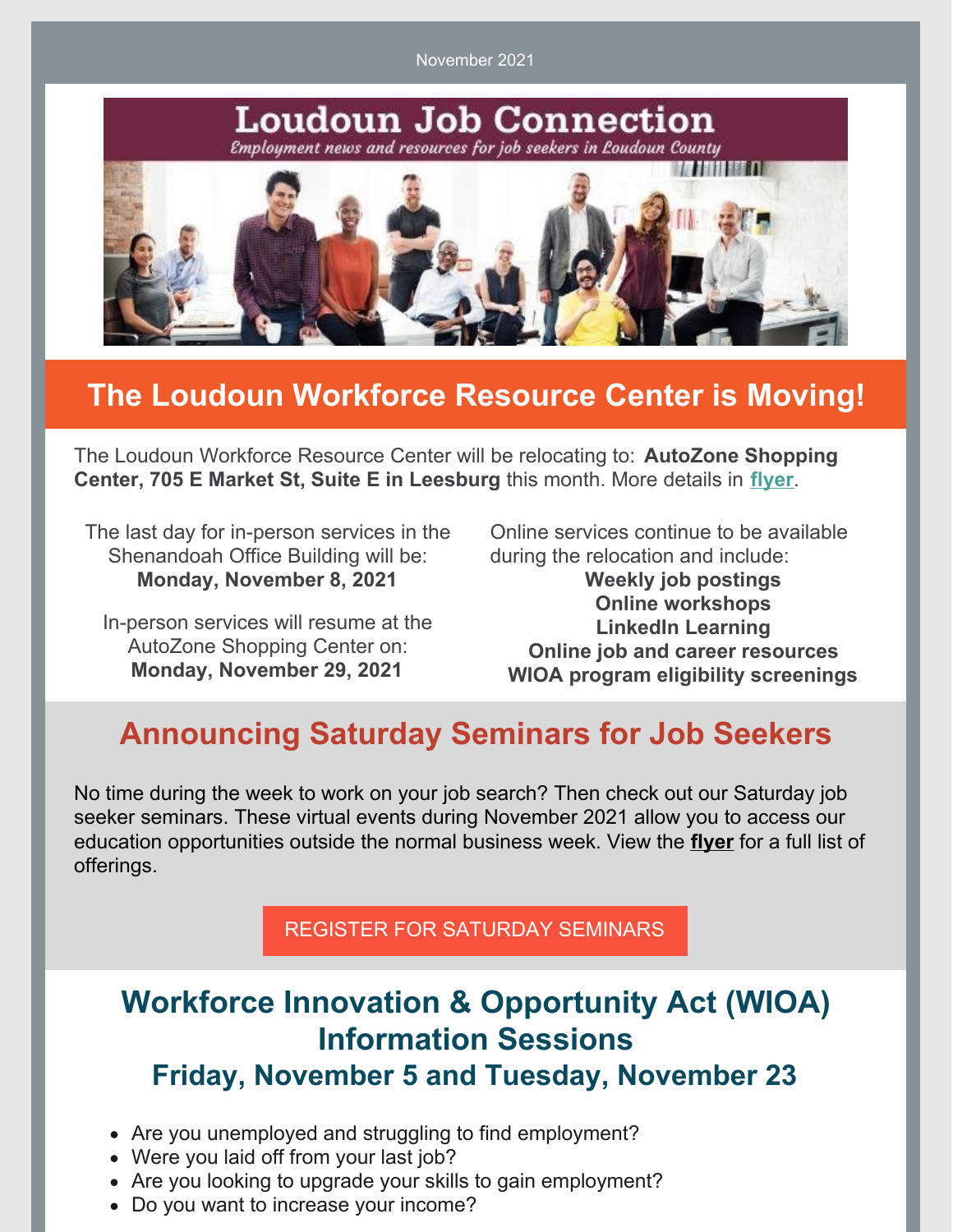If you answered "yes," we can help! Join us for a virtual information session to learn more about the Workforce Innovation and Opportunity Act (WIOA) program and the employment and training services available to you.

Sign up for WIOA info [session](https://files.constantcontact.com/8ddd10a8801/19ac86f7-7daf-4c3f-9cda-bbef3b2b5e65.pdf)

# **Professional Résumé Writing - By Referral**

### **Let an Expert Review Your Resume!**

Professional Résumé Writing (by referral): This virtual one-on-one session with a professional résumé writer is for those who are targeting their résumé toward a particular job opening, profession or specific employment sector. If you are interested in utilizing this resource please call 703-771-5923 or email your interest to [wrc@loudoun.gov](mailto:wrc@loudoun.gov). Pre-requisites apply.



# **Mason Enterprise Center Loudoun: Helping Entrepreneurs Gain Traction and Thrive**



*Conversation with Susan Henson, Regional Director, Mason Enterprise Center Loudoun*

### **What is the Mason Enterprise Center Loudoun?**

The Mason Enterprise Center (MEC) Loudoun is the center of entrepreneurship for Loudoun County and our programs help people who want to start and grow a small business. We serve people through no-cost educational programs, networking events and advising services. The MEC Loudoun consists of two programs, the Loudoun Small Business Development Center (SBDC) and the MEC-Leesburg Business Incubator facility. A program of George

Mason University, the MEC partners with local community organizations and the Small Business Administration (SBA) to support small businesses.

### **Tell us more about your program.**

For people who want to "create their own job" the Loudoun SBDC is a great place to start. Our "Starting a Business in Loudoun" class is free and walks you through what's involved in going from an idea to a viable business, and all the steps you should start with. After that you move into our "Simple Business Plan" class and then to one-on-one advising with a mentor to help you further develop your business. All of our classes and mentoring sessions are currently being offered virtually, so you can give it a try without even leaving home. As your new business grows, our mentors ready to advise you in a variety of areas from marketing to financials to hiring your own employees. We are here to help your business become successful.